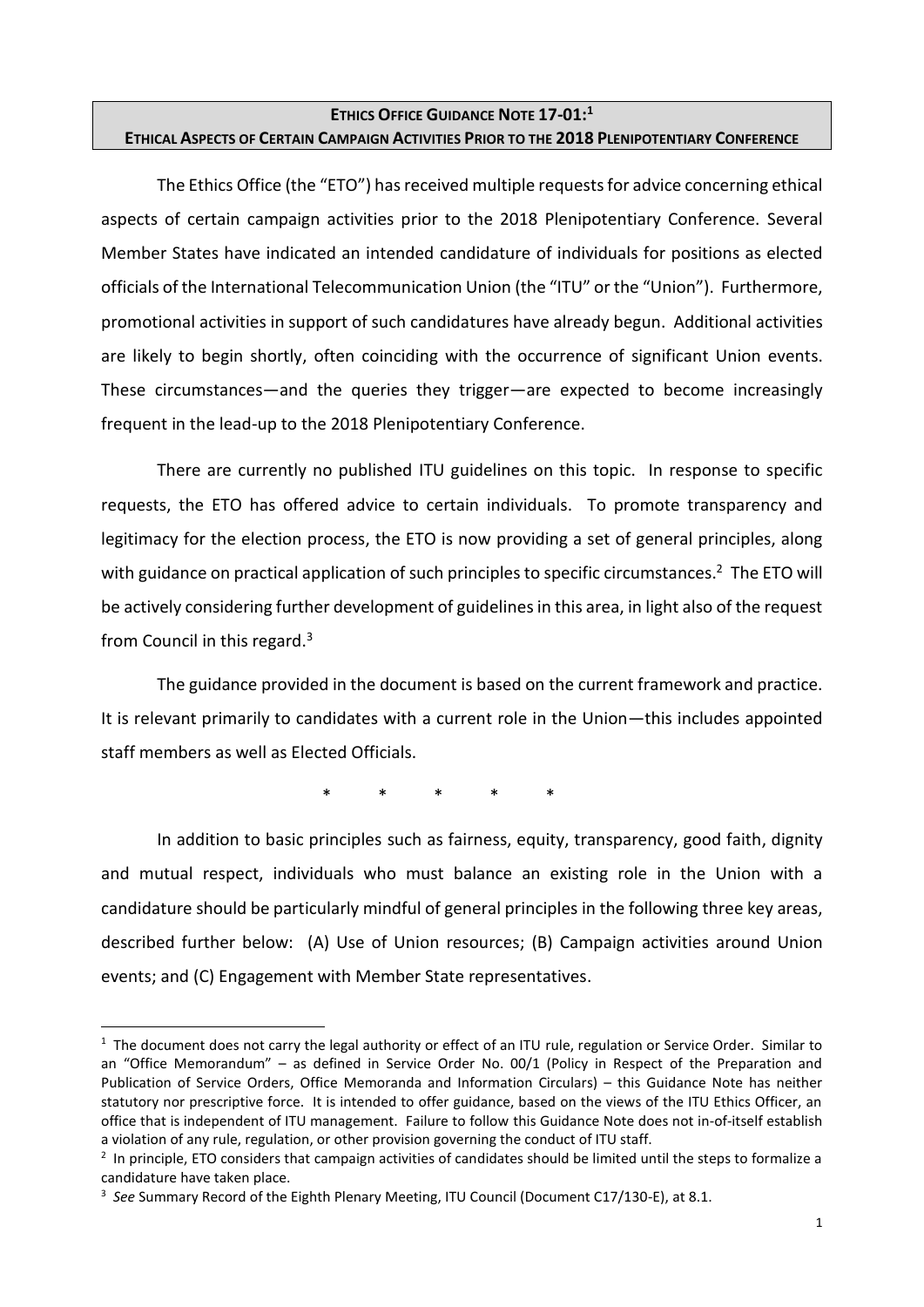A) Use of Union Resources

## **General Principle:**

 **The resources of the Union may only be used for the purpose of delivering the organization's mandate and advancing its best interests**.

Application: Candidates should be mindful not to use any Union resources or their current position—including personnel support, official travel and expense reimbursement, or any office resources—for the purpose of advancing their candidature. Doing so may provide those with access to such resources an undue advantage and allow them to improperly draw a personal benefit from resources that are intended for official use only.

## *For example*:

- Official travel for a mission or event should not be undertaken or authorized if the traveler would not typically attend such event in the normal course of their official duties for ITU. Conversely, if a staff member in active service would typically attend an event in the course of their official duties, their candidature should not preclude attendance. For further guidance on conduct while at an official event or during a mission, see below.
- There should be no use of any Union symbols (i.e., the ITU flag and/or emblem or the logos for specific conferences arranged by ITU) in any materials to promote a candidacy. This may improperly create the appearance of an official endorsement of a candidate. The ETO is available to review draft materials and advise on any specific cases.
- ITU Computers, printers, communications channels—including, ITU social media accounts—and ITU letterhead should not be used for any campaign activities. A private email account (not on the ITU corporate system) should be used for correspondence relating to campaign activities. To the extent an individual is contacted on their ITU corporate account regarding their candidature, the correspondence should be forwarded to the private account and further correspondence should occur through that channel.
- Candidates should not seek the support of ITU staff responsible for communications activities of the Union (or any other ITU staff) to prepare any promotional materials for their candidature. This includes requests for advice, pictures, assistance or feedback with any promotional materials.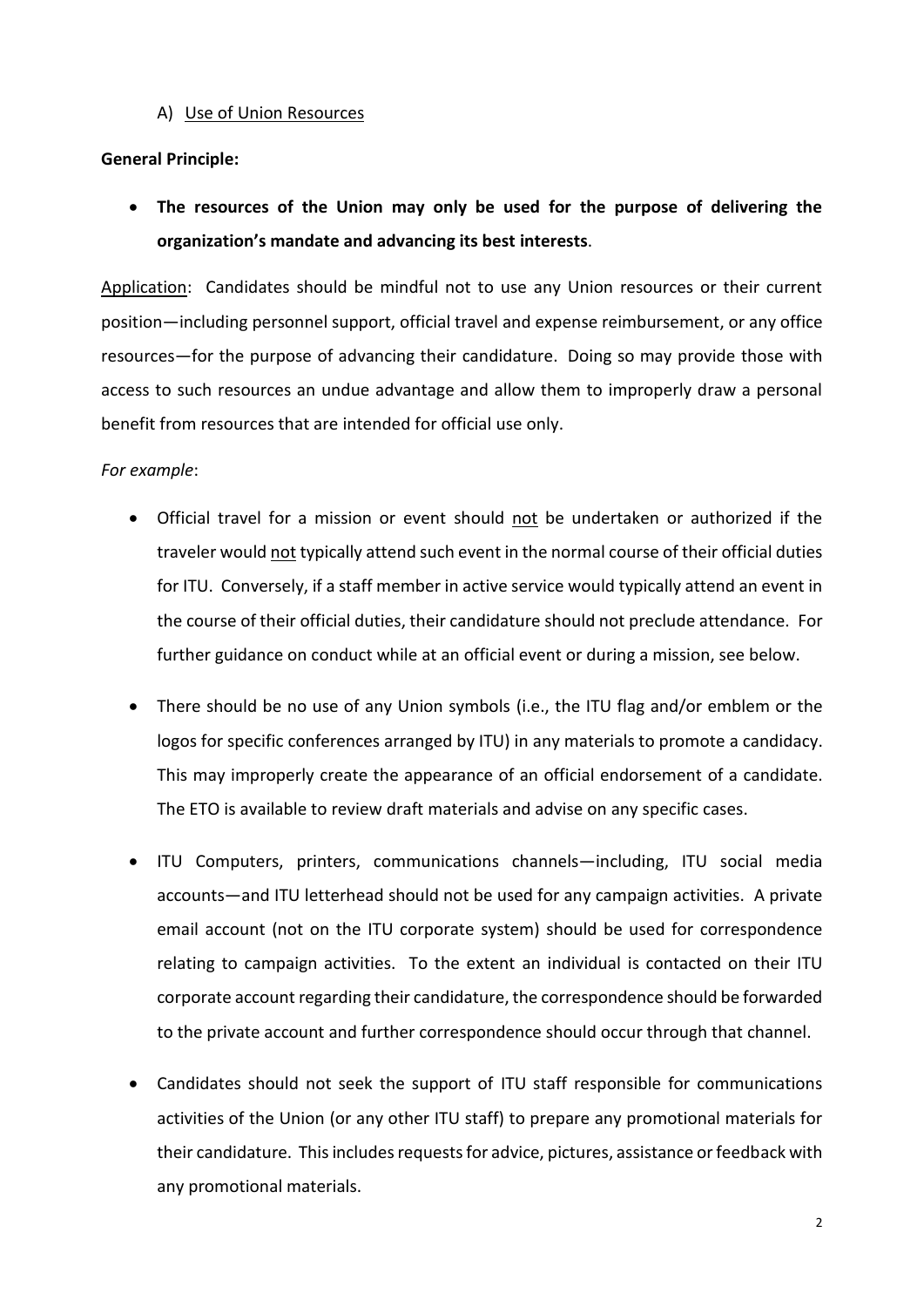B) Campaign Activities Around Union Events

#### **General Principle:**

 **Campaign-related activities should not interfere with the conduct of Union affairs at official events.** 

Application: Union events—and the informal and social occasions that surround these events are an opportunity to engage with Member State representatives. Some candidates may be in attendance at such events due to their official responsibilities with ITU. Others may be in attendance as they currently serve on the delegation of a Member State. Still others may not have an official reason to attend the event, but wish to use the opportunity of stakeholders being convened in a single location.

The basic principles of fairness and equity suggest that candidates should have an equal opportunity to engage with Member State representatives when they are convening for such events. At the same time, it should be noted that the purpose of these events is to advance the Union's work in a specific area, not to serve as a forum for campaigning. Thus, individuals should refrain from engaging with Member State representatives to promote their candidature during the course of a Union event. Informal or social occasions surrounding these events—not in the event space itself—may be used by candidates for campaign activities. Overall, candidates should refrain from behavior that would suggest that the fullest care for Union affairs is being displaced by attention to campaign-related activities.

## *For example*:

 *Actively* engaging Member State representatives to discuss a candidature during the course of official proceedings may detract from the ability to conclude official matters during that event. Thus, it would be best to avoid actively engaging Member State representatives on election issues during a Union event. Candidates who are approached during a Union event to discuss their candidacy should consider inviting the relevant party to discuss further outside of the official meetings. Preferably, this would be at a meeting scheduled after proceedings for the day have concluded rather than during a coffee or lunch break (which are frequently otherwise used to continue discussions on official matters).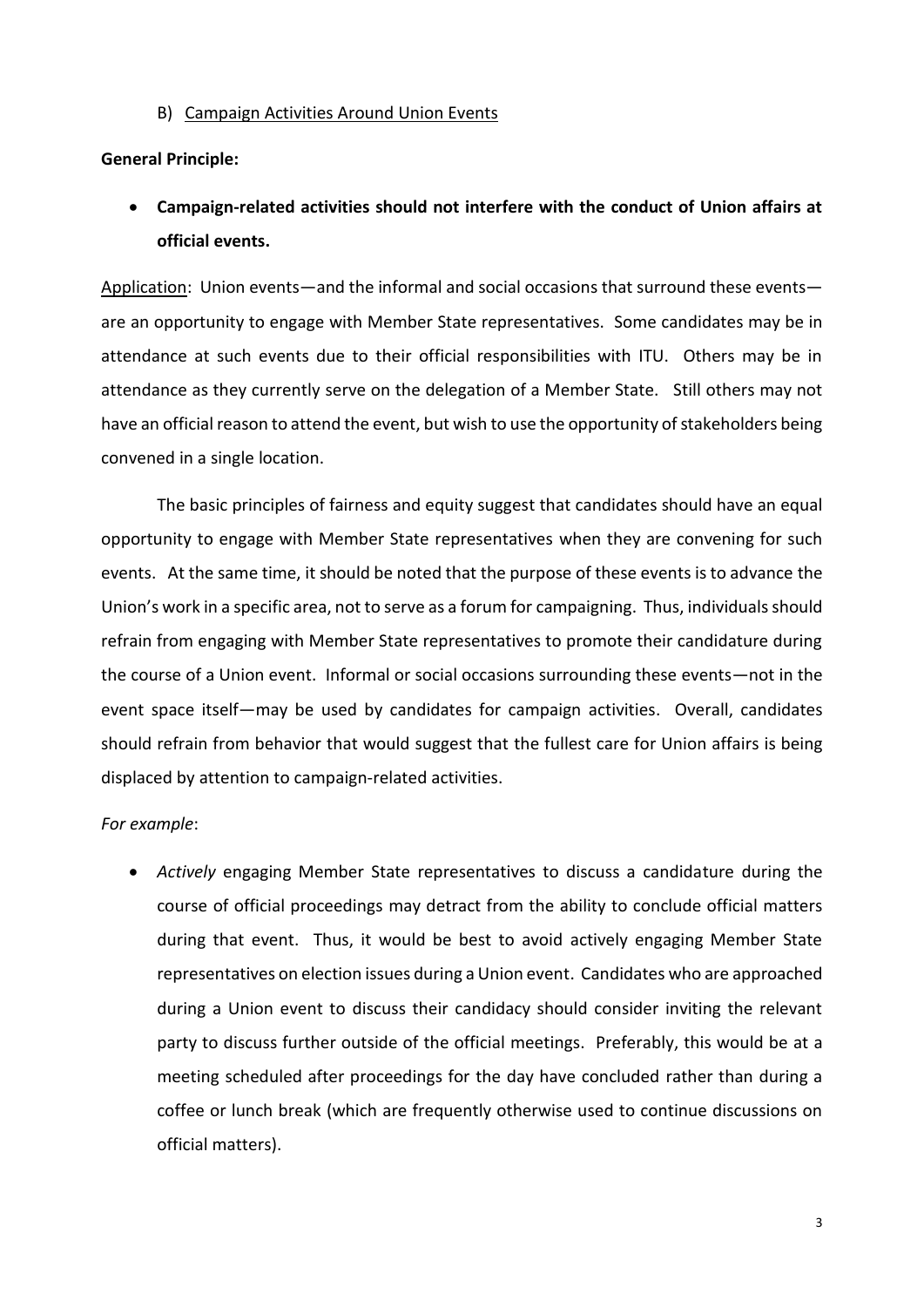- During ITU events, candidates are discouraged from using the event space for any campaign activities. This includes refraining from delivering any candidate campaign statements during event break sessions sponsored by the Member States advancing their candidacy. As noted above, candidates may engage in campaign activities at informal or social occasions (such as receptions hosted by Member States) outside of the ITU event space itself.
- Individuals travelling to the site of an event to promote their candidature—who would not otherwise attend the event in the normal course of their official duties—should do so while on leave from the Union. Furthermore, as noted above, costs for attendance at an event for such individuals should not be borne by the Union. Individuals are strongly encouraged to contact the ETO to inform of planned presence at an ITU event in a private capacity such that specific aspects of the relevant campaign activities can be discussed.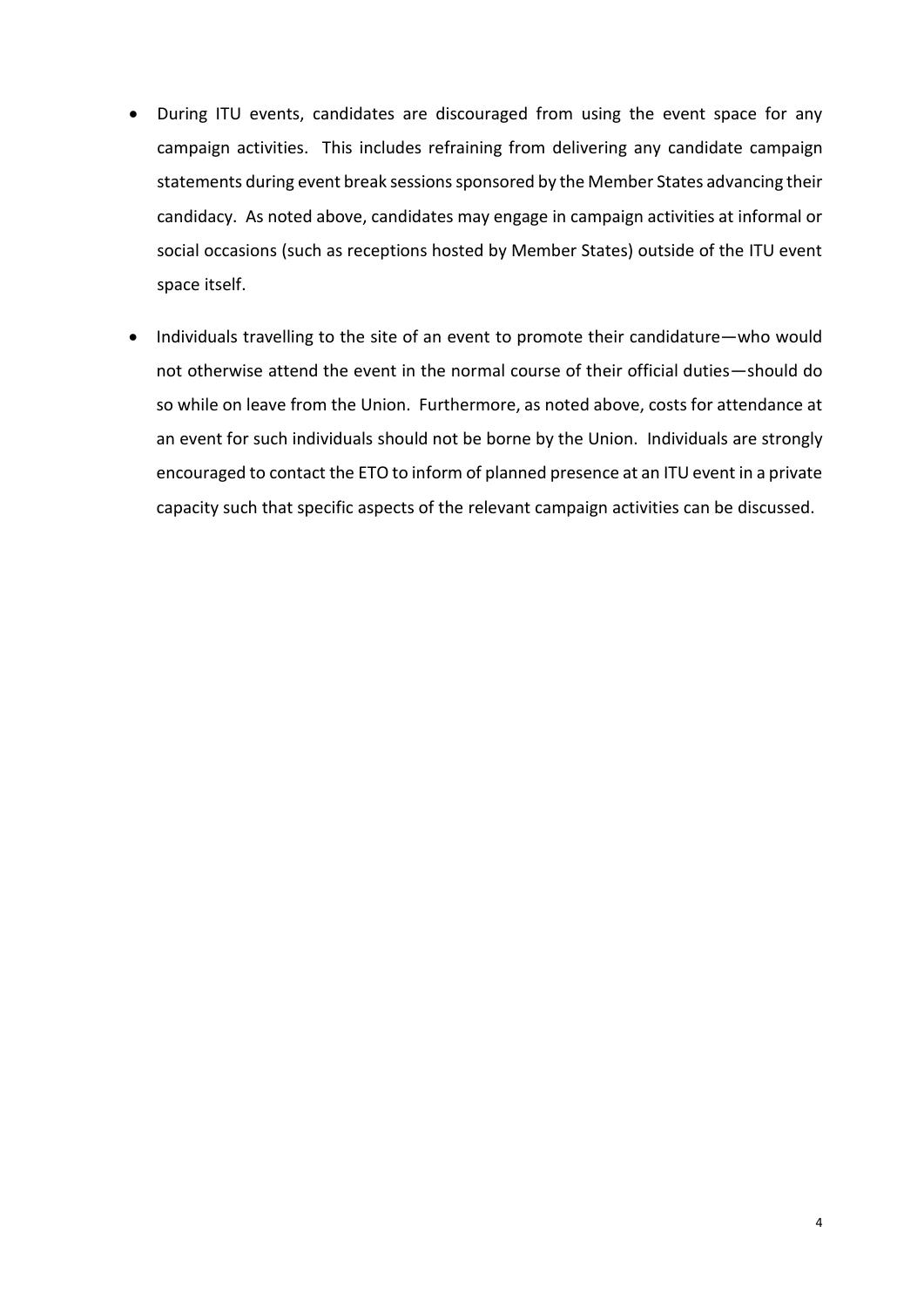### C) Engagement with Member States

## **General Principle:**

 **The fundamental values of independence, loyalty to the Union and impartiality should be respected even while coordinating a candidature with a Member State.** 

Application: A candidature will inevitably involve some level of coordination with a Member State. This type of engagement with a Member State should not jeopardize the independence and impartiality of the individual as an international civil servants and loyalty to the Union. Respect for these principles requires scrupulous attention to the possible perception that behavior taken in an official capacity will be viewed as reflecting the interests of a particular Member State and/or primarily intended to advance a candidature rather than serve the interests of the Union. There should be no suggestion that official acts on behalf of the Union whether current or future—are, or will be, unduly influenced in exchange for support with a candidature.

### *For example:*

- The coordination of a candidature should not involve sharing information with the Member State promoting the candidature that is not otherwise available to all Member States or not appropriate for public disclosure. This includes information related to the workplace performance of other candidates.
- Events organized by Member States to promote the candidature of an individual may involve a public speech by the candidate to outline their vision for the Union. There may also be written materials that are prepared in this regard. Those already serving the Union should endeavor to express their strictly personal views as candidate without calling into question their independence from Member States, impartiality, and loyalty to the Union. A message that would reasonably appear to be focused on criticizing the Union and/or any other candidates rather than presenting a positive vision would be inconsistent with the basic principles of good-faith, dignity, and mutual respect and may be contrary to the obligations of international civil servants to remain loyal to the Union and refrain from publicly airing grievances. In light also of provisions in the legal framework regulating outside activities (including statements to the press and submission of materials for publication which relate to the purpose, activities or interests